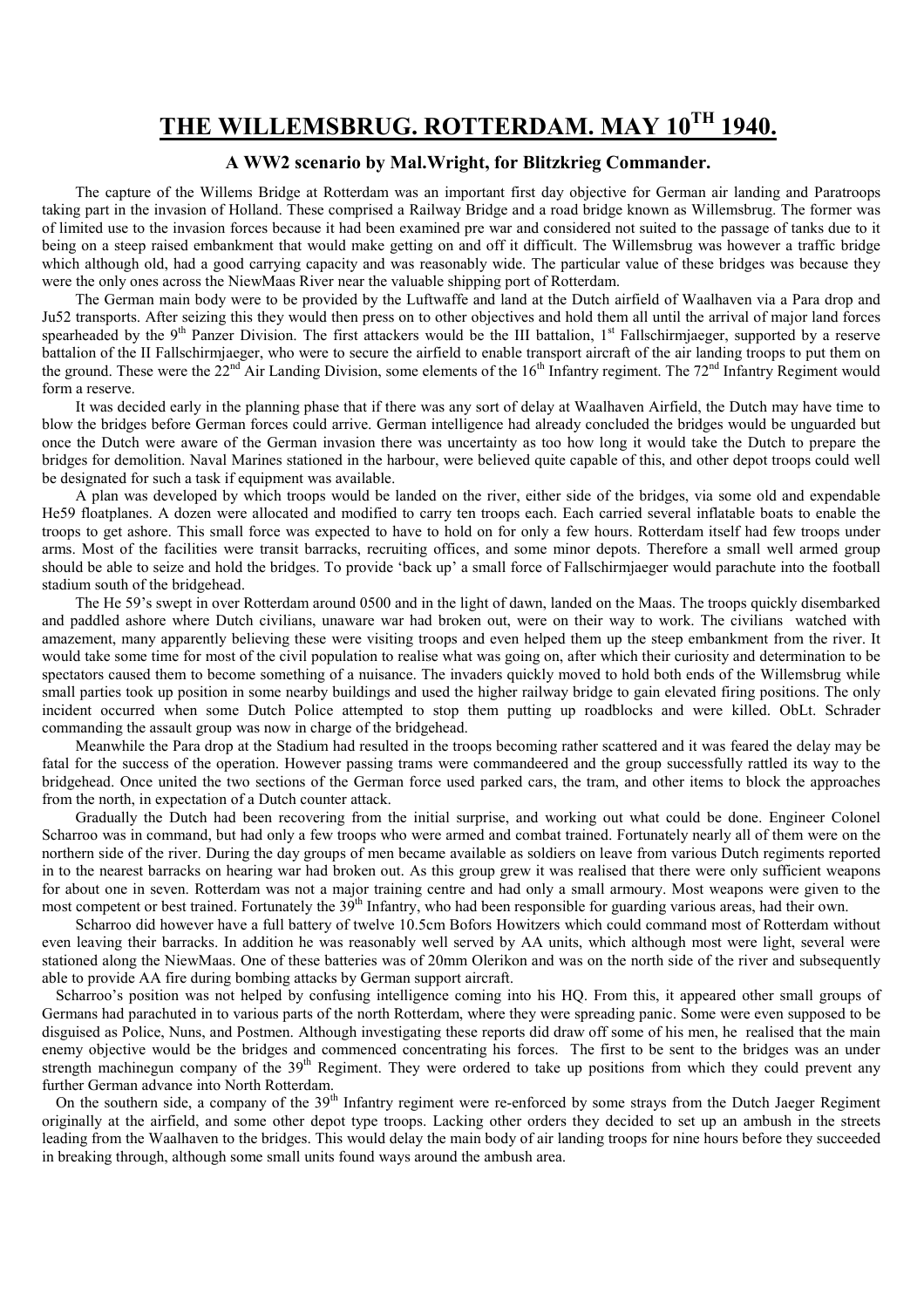# COUNTER ATTACK

The exact time of the Dutch counter attack is not recorded, but it developed in the late morning. For the purposes of the wargame we will consider the start time to be 1100 hrs. Move 5 of 12. There will be no Dutch activity during the first five moves so these are used to enable the Germans to establish themselves. Some forces of both sides will arrive after move 5.

## DUTCH FORCES DAY ONE

(Organised for Blitzkrieg Commander)

## Colonel Scharroo. CO base.

39<sup>th</sup> Infantry Regiment. HQ base. 1 company of 3 infantry bases. Data as per BKC rules. 1 machinegun company of 3 MG bases. Data as per BKC rules. These troops start from Wijnhaven (Street).

#### Dutch Marines.

2 companies. Total 6 bases plus a HQ. These troops start from Oosterkade (Street). Data as per BKC but allow 7 hits instead of 6.

#### Military Academy Cadets.

1 company. Total 3 bases. Data as per BKC but reduce attacks to 2/30\* and allow only 5 hits instead of 6. These troops start from Wijnhaven (Street).

#### Artillery.

FAO base. 3 models 10.5cm Howitzers. Only use HE due to high angle fire, so increase attacks to 5. Off table.

#### NAVAL SUPPORT.

The old torpedo boat Z5. 2 x 75mm guns. 1 Machinegun. Direct fire from the South West. (See map) MTB-51. 2 x 20mm. Direct fire from the South West. (See map)

#### AVAILABLE FROM MOVE 7.

1 Marine machinegun coy. Under strength, 2 bases of machineguns. Data as per BKC. Naval company of sailors from ships in harbour. 2 bases total. Reduce attacks to 2/30\*. Reduce hits to 4. These troops start from Oosterkade (Street).

#### AVAILABLE FROM MOVE 9.

1 Recruit company Dutch Marines. Total 3 infantry bases. Reduce attacks to 2/30\*. Reduce hits to 4. 1 Recruit company Dutch infantry. Total 3 infantry bases. Reduce attacks to 2/30\*. Reduce hits to 4. 2 Companies 39th Infantry regiment. Total 6 bases. Data as per BKC rules. These troops start from Wijnhaven (Street

#### Objectives.

Day one objective is to push the Germans out of their bridgehead on the northern side of the railway and Willemsbrug. Secondary objective is to capture and hold the Insurance Building. Moves from 5 to 12 are daylight. Moves from 13 to14 are night. The scenario ends at move 14.

Dutch victory conditions. Capture the Insurance Building and Force the Germans to retire to the south side of the bridges.

Dutch minor victory. Prevent any German re-enforcements crossing the NiewMaas to join their bridgehead.

The Dutch forces holding a roadblock and ambush positions in South Rotterdam need not be included. Their presence up until move 9 automatically prevents some to the German forces arriving on the tabletop area. The firing from this area can be heard at the bridges until the position is over run, and was encouraging for the northern Dutch group.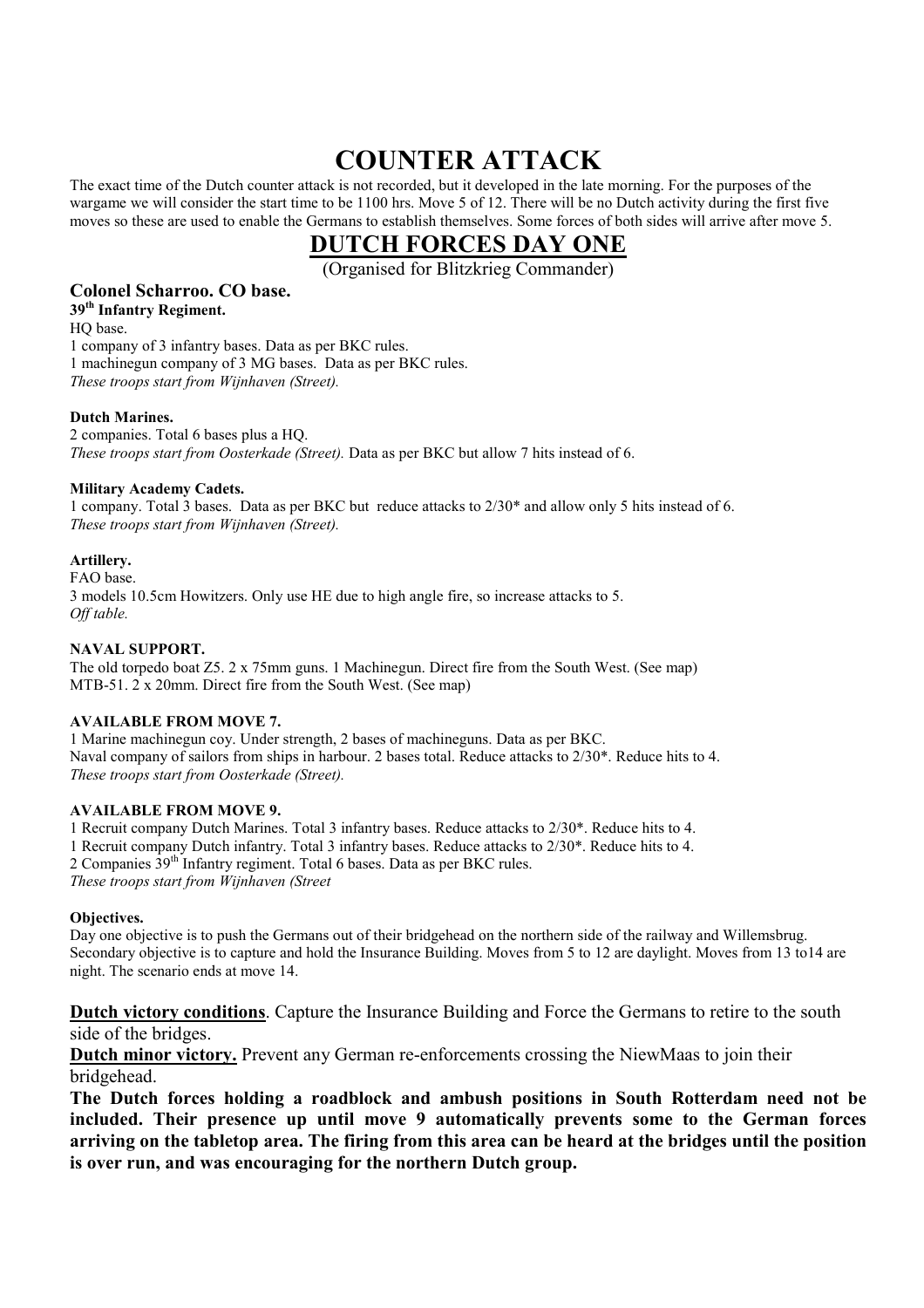## GERMAN FORCES DAY ONE

(Organised for Blitzkrieg Commander)

CO base. OberLtn. Schrader.

## AIR LANDING GROUP. (All Luftwaffe air landing troops)

One HQ base. One FAC base. Elements of the 22<sup>nd</sup> Pioneer Company. Total 4 engineer bases. Elements of the 16<sup>th</sup> Infantry Company. 1 MG base. 1 anti-tank rifle/infantry base.

## FALLSCHIRMJAGER GROUP.

One HQ base. Elements of 1<sup>st</sup> company III Battalion. Total of infantry 2 bases and one MG base.

## The above troops can be in defensive positions on the northern side of the bridge area by move 5. Two damaged He59 aircraft remain on the river. One MG base can be placed in the Insurance building and up to one other in support is optional.

## AIR SUPPORT.

FAC base can call in 4 Stuka attacks at any time from move 5 to 12. He can also call in 2 Ju88 level bombing attack, between moves 8 and 12. There can only be one air attack of one type carried out per move.

## SPECIAL AIR NOTE.

If no units of the Waalhaven group have reached the bridgehead by move 10, one air strike must be cancelled and instead a supply drop takes place. This must land within the German held area. Use the BKC artillery system to determine point where it lands. If it fails, one German base must surrender for lack of ammunition.

## WAALHAVEN GROUP.

Mixed elements of the  $3^{rd}$  Battalion.  $16^{th}$  Regiment.  $22^{nd}$  Air landing Division, as below. One machinegun base. 2 bases of 75mm Infantry guns. 2 PaK36 anti tank guns. One mortar base. 6 bases of Air landing infantry. One base anti tank rifle.

## The rest of this force was ambushed in the Rosestraat. The above elements have found a way around the Dutch roadblock and reach the south side of the bridgehead at the Stieltjesplein on move 8.

## Objectives.

Day one. Capture and hold the northern side of the railway bridge and Willemsbrug. The initial landing forces are in place but need to be urgently re-enforced. Moves from 5 to 12 are daylight. Moves from 13 to14 are night. The scenario ends at move 14

German Victory conditions. Retain a bridgehead on the northern side of the bridges and bring across re-enforcements to increase strength. There must be more troops on the northern side at the end of move 12 than there were on move 5, for this condition to be met.

German minor victory conditions. Retain any bridgehead on the northern side of the NiewMaas and get at least three bases of re-enforcements from the Waalhaven group across to join the original two groups.